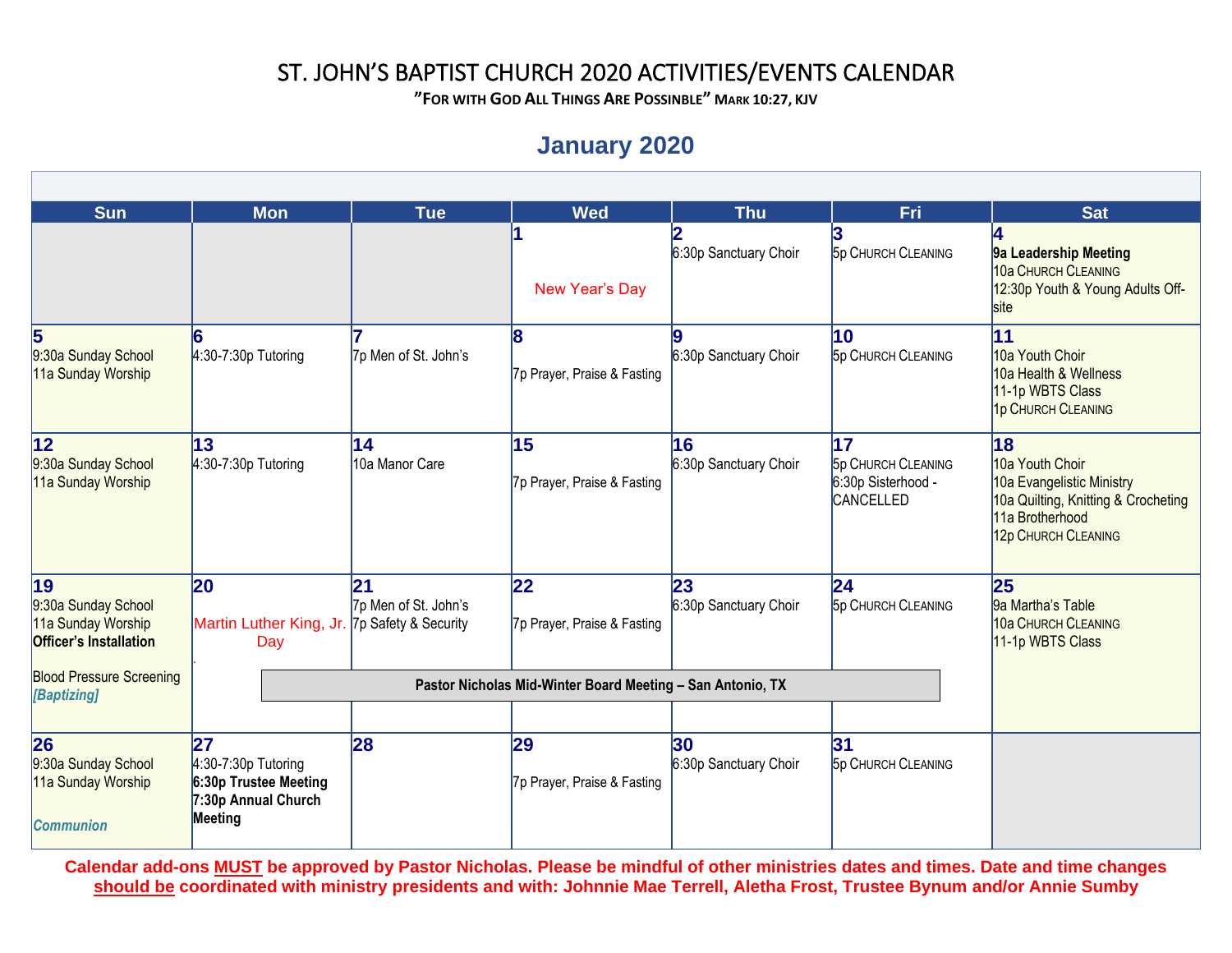**"FOR WITH GOD ALL THINGS ARE POSSINBLE" MARK 10:27, KJV**

# **February 2020**

| <b>Sun</b>                                                                                                              | <b>Mon</b>             | <b>Tue</b>           | <b>Wed</b>                                              | <b>Thu</b>            | <b>Fri</b>                | <b>Sat</b>                                                                                                                      |
|-------------------------------------------------------------------------------------------------------------------------|------------------------|----------------------|---------------------------------------------------------|-----------------------|---------------------------|---------------------------------------------------------------------------------------------------------------------------------|
|                                                                                                                         |                        |                      |                                                         |                       |                           | 9a Deacon/Deaconess<br>10a CHURCH CLEANING<br>11a Youth & Young Adults                                                          |
| $\overline{\mathbf{2}}$                                                                                                 |                        |                      |                                                         |                       |                           | 8                                                                                                                               |
| 9:30a Sunday School<br>11a Sunday Worship                                                                               | $4:30-7:30p$ Tutoring  | 7p Men of St. John's | 12p Bible Study<br>7p Prayer & Praise<br>8p Bible Study | 6:30p Sanctuary Choir | <b>5p CHURCH CLEANING</b> | 10a Youth Choir<br>10a CHURCH CLEANING<br>11-1p WBTS Class                                                                      |
| 9                                                                                                                       | 10                     | 11                   | 12                                                      | 13                    | 14 Valentine's Day        | 15                                                                                                                              |
| 9:30a Sunday School<br>11a Sunday Worship<br>2p Sweetheart's Dinner                                                     | $4:30-7:30p$ Tutoring  | 10a Manor Care       | 12p Bible Study<br>7p Prayer & Praise<br>8p Bible Study | 6:30p Sanctuary Choir | <b>5p CHURCH CLEANING</b> | 10a Youth Choir<br>10a Evangelistic Ministry<br>10a Quilting, Knitting &<br>Crocheting<br>11p Brotherhood<br>1p CHURCH CLEANING |
| 16                                                                                                                      | 17                     | 18                   | 19                                                      | 20                    | 21                        | 22                                                                                                                              |
| 9:30a Sunday School<br>11a Sunday Worship<br><b>Blood Pressure Screening</b><br>[Baptizing]<br>3p Black History Program | <b>President's Day</b> | 7p Men of St. John's | 12p Bible Study<br>7p Prayer & Praise<br>8p Bible Study | 6:30p Sanctuary Choir | <b>5p CHURCH CLEANING</b> | 9a CHURCH CLEANING<br>11-1p WBTS Class                                                                                          |
| 23                                                                                                                      | 24                     | 25                   | 26                                                      | 27                    | 28                        | 29                                                                                                                              |
| 9:30a Sunday School<br>11a Sunday Worship<br><b>Communion</b>                                                           | $4:30-7:30p$ Tutoring  |                      | 12p Bible Study<br>7p Prayer & Praise<br>8p Bible Study | 6:30p Sanctuary Choir | <b>5p CHURCH CLEANING</b> | 9a CHURCH CLEANING<br>9a Usher's Meeting                                                                                        |
|                                                                                                                         |                        |                      |                                                         |                       |                           |                                                                                                                                 |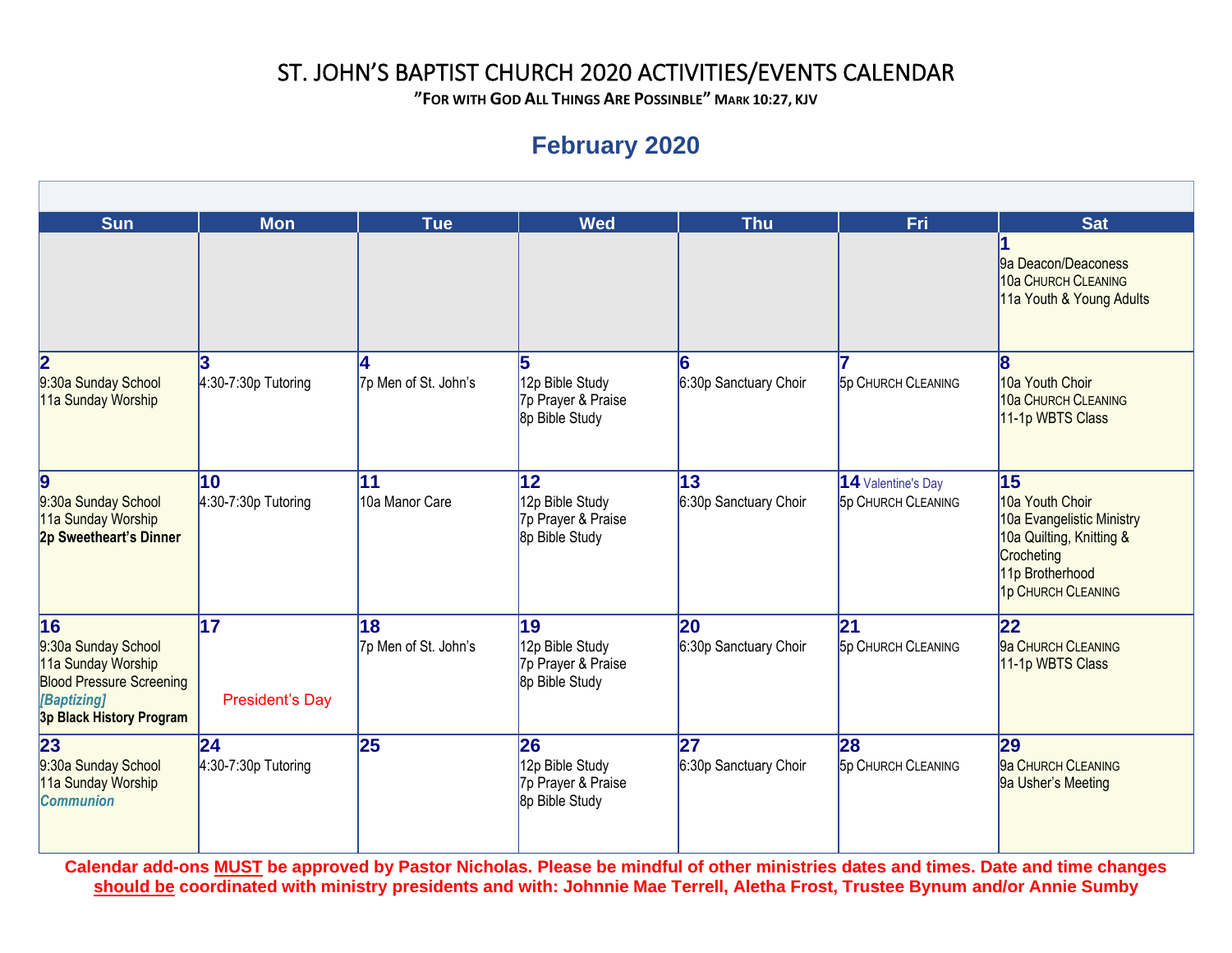**"FOR WITH GOD ALL THINGS ARE POSSINBLE" MARK 10:27, KJV**

# **March 2020**

| <b>Sun</b>                                                                         | <b>Mon</b>                   | <b>Tue</b>                                         | <b>Wed</b>                                                    | <b>Thu</b>                                             | Fri                                                                     | <b>Sat</b>                                                                                 |
|------------------------------------------------------------------------------------|------------------------------|----------------------------------------------------|---------------------------------------------------------------|--------------------------------------------------------|-------------------------------------------------------------------------|--------------------------------------------------------------------------------------------|
| 9:30a Sunday School<br>11a Sunday Worship                                          | $4:30-7:30p$ Tutoring        | 7p Men of St. John's                               | 12p Bible Study<br>7p Prayer & Praise<br>8p Bible Study       | 6:30p Sanctuary Choir                                  | <b>5p CHURCH CLEANING</b>                                               | 9a Deacon/Deaconess<br>11a Youth & Young Adults<br>12p CHURCH CLEANING                     |
| $\bf{8}$<br>9:30a Sunday School<br>11a Sunday Worship<br>Daylight Saving Begins    | $4:30-7:30p$ Tutoring        | 10<br>10a Manor Care                               | 11                                                            | $ 12\rangle$                                           | 13<br><b>5p CHURCH CLEANING</b>                                         | $\overline{14}$<br>10a Youth Choir<br>11-1p WBTS Class                                     |
|                                                                                    |                              |                                                    |                                                               | Spring Revival 7:30-9:00p Nightly                      |                                                                         | 12p CHURCH CLEANING                                                                        |
| 15<br>9:30a Sunday School<br>11a Sunday Worship<br><b>Blood Pressure Screening</b> | 16<br>$4:30-7:30p$ Tutoring  | 17<br>7p Men of St. John's<br>7p Safety & Security | 18<br>7p Prayer & Praise                                      | 19<br>6:30p Sanctuary Choir                            | <b>20</b> Spring begins<br><b>5p CHURCH CLEANING</b><br>7p Bible Trivia | 21 <br>10a Youth Choir<br>10a Evangelistic Ministry<br>10a Quilting, Knitting & Crocheting |
| [Baptizing]                                                                        |                              | 11a Brotherhood<br>12p CHURCH CLEANING             |                                                               |                                                        |                                                                         |                                                                                            |
| 22 <br>9:30a Sunday School<br>11a Sunday Worship<br><b>Communion</b>               | 23 <br>$4:30-7:30p$ Tutoring | $\overline{24}$<br>6:30p Cantata Rehearsal         | 25<br>12p Bible Study<br>7p Prayer & Praise<br>8p Bible Study | 26<br>6:30p Sanctuary Choir<br>6:30p Cantata Rehearsal | 27<br><b>5p CHURCH CLEANING</b><br>6:30p Sisterhood                     | 28<br>9a Martha's Table<br>10a Health & Wellness<br><b>All Day CHURCH CLEANING</b>         |
| 29<br>9:30a Sunday School<br>11a Sunday Worship<br>3p Manor Care                   | 30 <br>$4:30-7:30p$ Tutoring | 31<br>6:30p Cantata Rehearsal                      |                                                               |                                                        |                                                                         |                                                                                            |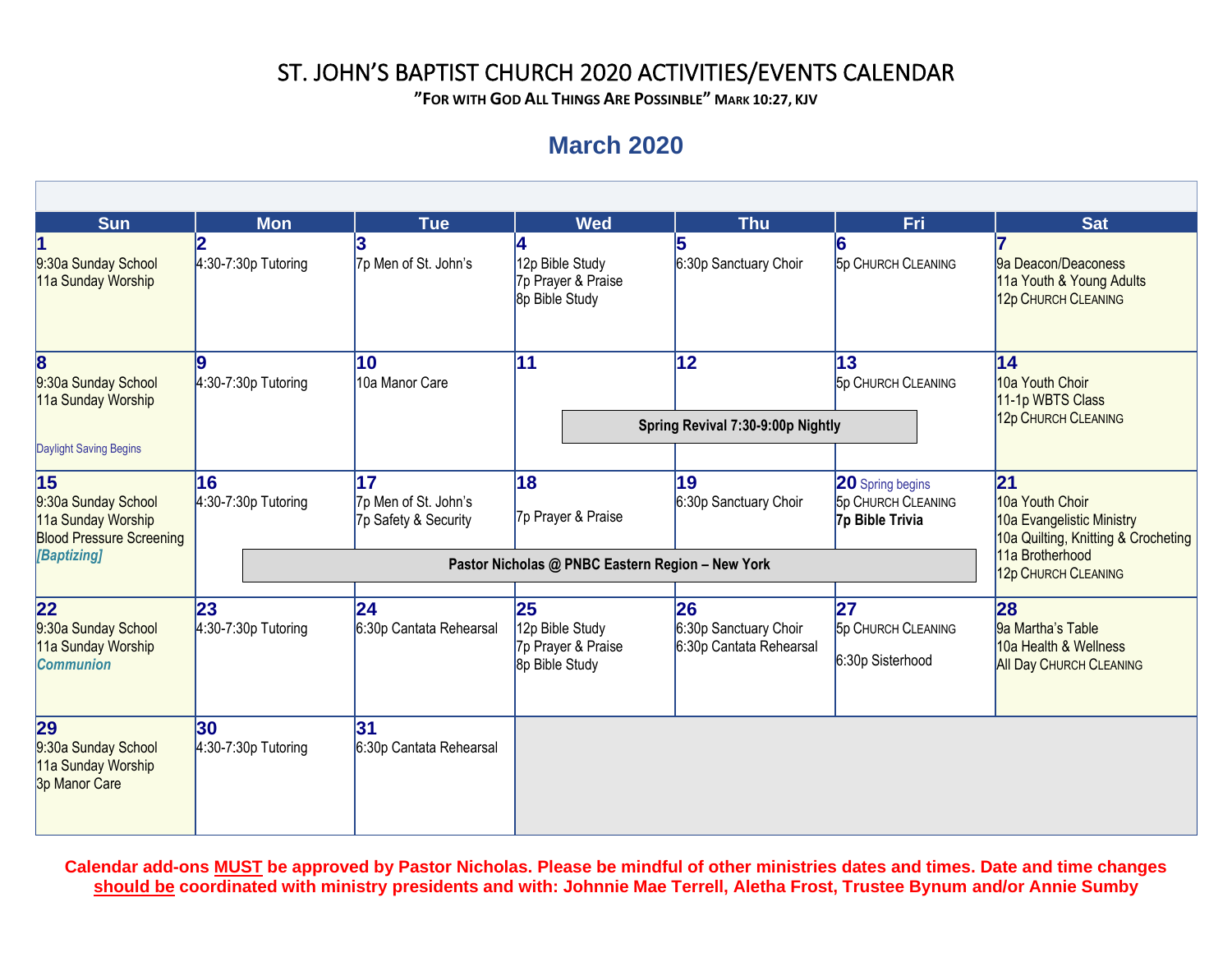**"FOR WITH GOD ALL THINGS ARE POSSINBLE" MARK 10:27, KJV**

# **April 2020**

| <b>Sun</b>                                                                                                   | <b>Mon</b>                  | <b>Tue</b>                 | <b>Wed</b>                                                              | <b>Thu</b>                               | Fri                                                                                   | <b>Sat</b>                                                                                                                                                |
|--------------------------------------------------------------------------------------------------------------|-----------------------------|----------------------------|-------------------------------------------------------------------------|------------------------------------------|---------------------------------------------------------------------------------------|-----------------------------------------------------------------------------------------------------------------------------------------------------------|
|                                                                                                              |                             |                            | 12p Bible Study<br>7p Prayer & Praise<br>8p Bible Study                 | 6:30p Sanctuary Choir                    | <b>5p CHURCH CLEANING</b><br>7p Health & Wellness<br><b>Small Group Event</b>         | 9a Leadership Meeting<br>10a Youth Choir<br>11a Youth & Young Adults<br>12p CHURCH CLEANING<br><b>5p Easter Cantata</b>                                   |
| 5<br>9:30a Sunday School<br>11a Sunday Worship<br>3p SJBC Fellowships at<br>St. Job's<br><b>Palm Sunday</b>  | $4:30-7:30p$ Tutoring       | 7p Men of St. John's       | 12p Bible Study<br>7p Prayer & Praise<br>8p Bible Study                 | 6:30p Sanctuary Choir                    | 10<br>12p Good Friday Service<br>@ Mt. Olive<br><b>5p CHURCH CLEANING</b><br>Passover | 11<br>10a Youth Choir<br>10a Cantata Rehearsal<br>11-1p WBTS Class<br>1p CHURCH CLEANING                                                                  |
| $ 12\rangle$<br>6a Sunrise Service @ SJ<br>9:30a Sunday School<br>11a Sunday Worship<br><b>Easter Sunday</b> | 13<br>$4:30-7:30p$ Tutoring | 14<br>10a Manor Care       | 15<br>12p Bible Study<br>7p Prayer & Praise<br>8p Bible Study           | 16<br>6:30p Sanctuary Choir              | 17<br><b>5p CHURCH CLEANING</b><br>630 Sisterhood                                     | 18 10a Evangelistic Ministry<br>10a Youth Choir<br>10a Quilting, Knitting & Crocheting<br>10a Health & Wellness<br>11a Brotherhood<br>12p CHURCH CLEANING |
| $ 19\rangle$<br>9:30a Sunday School<br>11a Sunday Worship<br><b>Blood Pressure Screening</b><br>[Baptizing]  | 20<br>$4:30-7:30p$ Tutoring | 21<br>7p Men of St. John's | $ 22\rangle$<br>12p Bible Study<br>7p Prayer & Praise<br>8p Bible Study | $\overline{23}$<br>6:30p Sanctuary Choir | 24<br><b>5p CHURCH CLEANING</b>                                                       | 25<br>9a CHURCH CLEANING<br>9a Youth Charity Volunteering<br><b>Opportunity Off-Site</b><br>11-1p WBTS Class                                              |
| 26<br>9:30a Sunday School<br>11a Sunday Worship<br><b>Communion</b>                                          | 27<br>$4:30-7:30p$ Tutoring | 28                         | 29<br>12p Bible Study<br>7p Prayer & Praise<br>8p Bible Study           | 30<br>6:30p Sanctuary Choir              |                                                                                       |                                                                                                                                                           |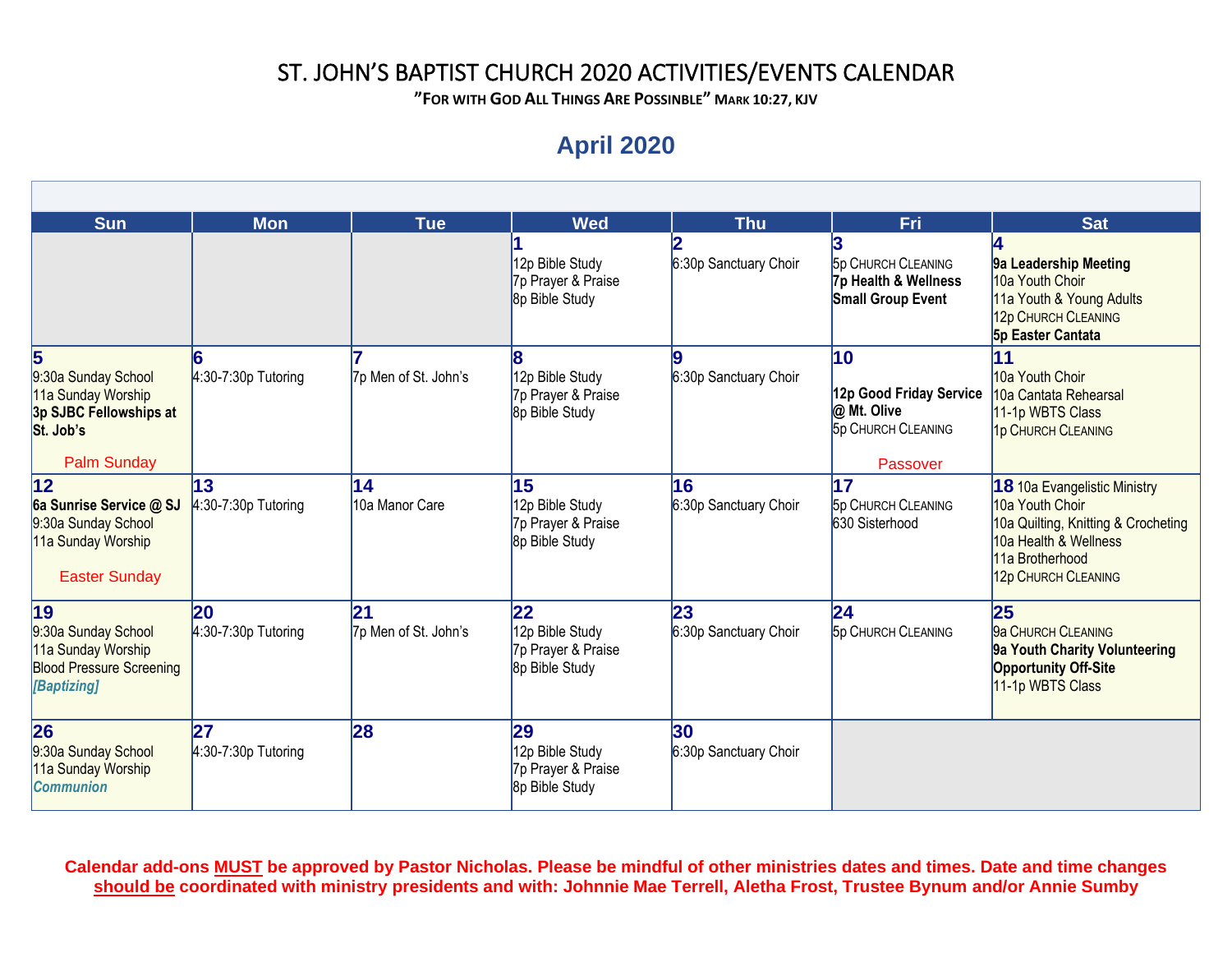**"FOR WITH GOD ALL THINGS ARE POSSINBLE" MARK 10:27, KJV**

## **May 2020**

| <b>Sun</b>                                                                                                                      | <b>Mon</b>                  | <b>Tue</b>                                                   | <b>Wed</b>                                                    | <b>Thu</b>                               | Fri                                                                                          | <b>Sat</b>                                                                                                                                                                   |
|---------------------------------------------------------------------------------------------------------------------------------|-----------------------------|--------------------------------------------------------------|---------------------------------------------------------------|------------------------------------------|----------------------------------------------------------------------------------------------|------------------------------------------------------------------------------------------------------------------------------------------------------------------------------|
|                                                                                                                                 |                             |                                                              |                                                               |                                          | <b>5p CHURCH CLEANING</b><br>6:30p Women's Day Choir<br>Rehearsal<br><b>WBTS Class Night</b> | 9a Deacon/Deaconess<br>11a Youth & Young Adults<br><b>All Day CHURCH CLEANING</b>                                                                                            |
| $\bf{3}$<br>9:30a Sunday School<br>11a Sunday Worship                                                                           | $4:30-7:30p$ Tutoring       | 5<br>7p Men of St. John's                                    | 12p Bible Study<br>7p Prayer & Praise                         | 6:30p Sanctuary Choir                    | <b>5p CHURCH CLEANING</b>                                                                    | 10a Youth Choir<br>12p CHURCH CLEANING                                                                                                                                       |
| <b>WBTS Baccalaureate</b>                                                                                                       |                             |                                                              | 8p Bible Study                                                |                                          | Church Retreat Lancaster, Pennsylvania                                                       |                                                                                                                                                                              |
| 10<br>9:30a Sunday School<br>11a Sunday Worship<br><b>Mother's Day</b>                                                          | 11<br>$4:30-7:30p$ Tutoring | 12<br>10a Manor Care<br>6:30p Women's Day Choir<br>Rehearsal | 13<br>12p Bible Study<br>7p Prayer & Praise<br>8p Bible Study | $\overline{14}$<br>6:30p Sanctuary Choir | 15<br><b>5p CHURCH CLEANING</b><br>6:30p Women's Day Choir<br>Rehearsal                      | <b>16 WBTS Commencement</b><br>10a Evangelistic Ministry<br>11p Women's Day Choir Rehearsal<br>10a Quilting, Knitting & Crocheting<br>11a Brotherhood<br>12p CHURCH CLEANING |
| 17<br>9:30a Sunday School<br>11a Sunday Worship<br><b>Women's Day Program</b><br><b>Blood Pressure Screening</b><br>[Baptizing] | 18<br>$4:30-7:30p$ Tutoring | 19<br>7p Men of St. John's<br>7p Safety & Security           | 20<br>12p Bible Study<br>7p Prayer & Praise<br>8p Bible Study | 21<br>6:30p Sanctuary Choir              | 22<br><b>5p CHURCH CLEANING</b>                                                              | 23<br>9a Martha's Table<br>10a CHURCH CLEANING                                                                                                                               |
| $\overline{24}$<br>9:30a Sunday School<br>11a Sunday Worship<br><b>Memorial Day Recognition</b><br><b>Communion</b>             | 25<br><b>Memorial Day</b>   | 26                                                           | 27<br>12p Bible Study<br>7p Prayer & Praise<br>8p Bible Study | 28<br>6:30p Sanctuary Choir              | 29<br><b>5p CHURCH CLEANING</b>                                                              | 30<br>9a Usher's Workshop<br>11a CHURCH CLEANING<br><b>3p Praise Dance Production</b>                                                                                        |
| 31<br>9:30a Sunday School<br>11a Sunday Worship<br>3p Manor Care                                                                |                             |                                                              |                                                               |                                          |                                                                                              |                                                                                                                                                                              |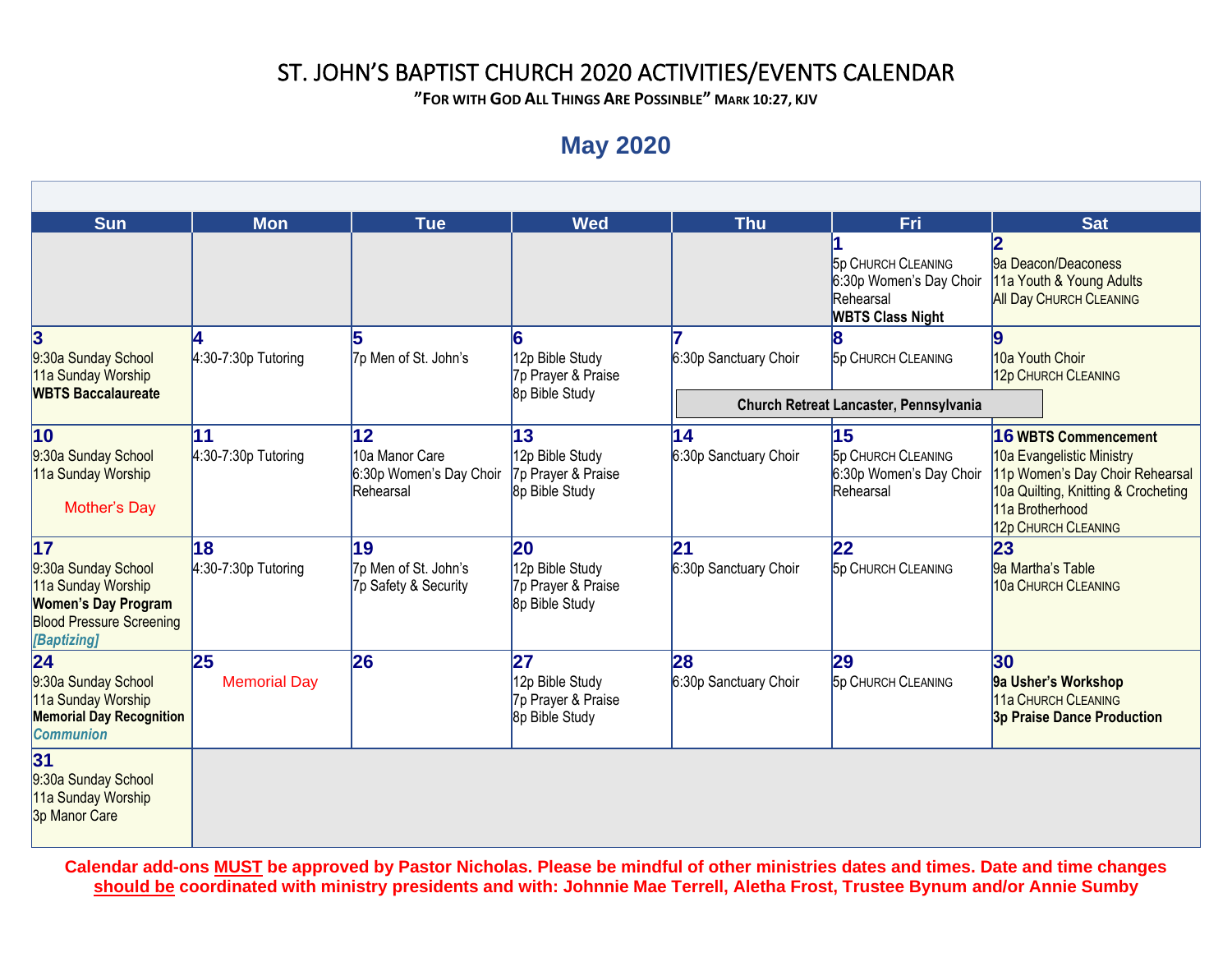**"FOR WITH GOD ALL THINGS ARE POSSINBLE" MARK 10:27, KJV**

### **June 2020**

| <b>Sun</b>                                                                                                             | <b>Mon</b>            | <b>Tue</b>                 | <b>Wed</b>                                                    | <b>Thu</b>                  | Fri                                                 | <b>Sat</b>                                                                                                                                     |
|------------------------------------------------------------------------------------------------------------------------|-----------------------|----------------------------|---------------------------------------------------------------|-----------------------------|-----------------------------------------------------|------------------------------------------------------------------------------------------------------------------------------------------------|
|                                                                                                                        | $4:30-7:30p$ Tutoring | 7p Men of St. John's       | 12p Bible Study<br>7p Prayer & Praise<br>8p Bible Study       | 6:30p Sanctuary Choir       | <b>5p CHURCH CLEANING</b>                           | 9a Deacon/Deaconess<br>10a CHURCH CLEANING<br>11a Youth & Young Adults                                                                         |
| 9:30a Sunday School<br>11a Sunday Worship<br><b>Homecoming Sunday</b><br>1:30pTaste of St. John's                      | $4:30-7:30p$ Tutoring | 10a Manor Care             | 10<br>12p Bible Study<br>7p Prayer & Praise<br>8p Bible Study | 11<br>6:30p Sanctuary Choir | 12<br><b>5p CHURCH CLEANING</b>                     | 13<br>10a Health & Wellness<br><b>Symposium</b><br>10a CHURCH CLEANING                                                                         |
| 14<br>9:30a Sunday School<br>11a Sunday Worship<br>Youth & Scholarship<br>Sunday<br>3p Spring Season<br><b>Concert</b> | 15                    | 16<br>7p Men of St. John's | 17<br>12p Bible Study<br>7p Prayer & Praise<br>8p Bible Study | 18<br>6:30p Sanctuary Choir | 19<br><b>5p CHURCH CLEANING</b><br>6:30p Sisterhood | 20<br><b>Church Fishing Trip</b><br>10a Evangelistic Ministry<br>10a Quilting, Knitting & Crocheting<br>11a Brotherhood<br>12p CHURCH CLEANING |
| 21 Summer begins<br>9:30a Sunday School<br>11a Sunday Worship<br>Men's Day                                             | 22                    | 23                         | 24                                                            | 25                          | 26                                                  | 27<br><b>All Day CHURCH CLEANING</b>                                                                                                           |
| <b>Blood Pressure Screening</b><br>[Baptizing]                                                                         |                       |                            |                                                               |                             |                                                     |                                                                                                                                                |
| <b>Father's Day</b><br>28<br>9:30a Sunday School<br>11a Sunday Worship<br><b>Communion</b>                             | 29                    | 30                         |                                                               |                             |                                                     |                                                                                                                                                |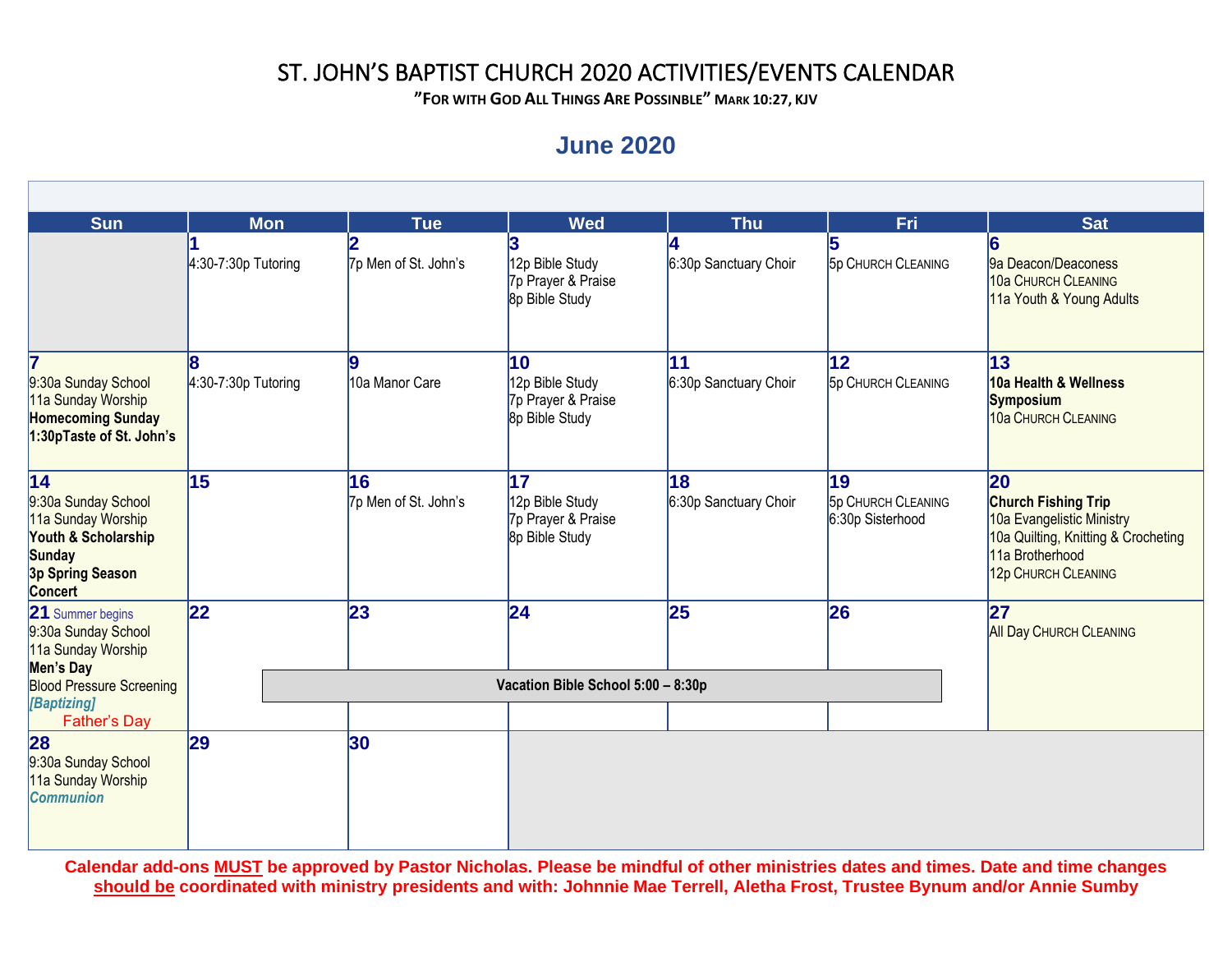**"FOR WITH GOD ALL THINGS ARE POSSINBLE" MARK 10:27, KJV**

# **July 2020**

| <b>Sun</b>                                                                                                                                       | <b>Mon</b>                             | <b>Tue</b>                                         | <b>Wed</b>                                                    | <b>Thu</b>                               | Fri                                                              | <b>Sat</b>                                                                                           |
|--------------------------------------------------------------------------------------------------------------------------------------------------|----------------------------------------|----------------------------------------------------|---------------------------------------------------------------|------------------------------------------|------------------------------------------------------------------|------------------------------------------------------------------------------------------------------|
|                                                                                                                                                  |                                        |                                                    | 12p Bible Study<br>7p Prayer & Praise<br>8p Bible Study       | 6:30p Sanctuary Choir                    | <b>5p CHURCH CLEANING</b>                                        | Independence Day                                                                                     |
| 5<br>9:30a Sunday School<br>11a Sunday Worship                                                                                                   | 16<br>7:30p Joint Board                | 7p Men of St. John's                               | 12p Bible Study<br>7p Prayer & Praise<br>8p Bible Study       | 6:30p Sanctuary Choir                    | 10<br><b>5p CHURCH CLEANING</b>                                  | 11<br><b>Church Fishing Trip</b><br>10a Health & Wellness<br>12p CHURCH CLEANING                     |
| 12 <br>9:30a Sunday School<br>11a Sunday Worship                                                                                                 | 13<br>7:30p Mid-Term Church<br>Meeting | 14<br>10a Manor Care                               | 15<br>12p Bible Study<br>7p Prayer & Praise<br>8p Bible Study | 16<br>6:30p Sanctuary Choir              | 17<br><b>5p CHURCH CLEANING</b><br>7p Church Picnic Prep         | 18<br><b>All Day CHURCH CLEANING</b><br>12p Church Picnic @ Towers Park                              |
| 19<br>9:30a Sunday School<br>11a Sunday Worship<br><b>Blood Pressure Screening</b><br>[Baptizing]<br>1:30p Summer Season<br><b>Birthday Bash</b> | $ 20\rangle$                           | 21<br>7p Men of St. John's<br>7p Safety & Security | 22<br>12p Bible Study<br>7p Prayer & Praise<br>8p Bible Study | 23<br>6:30p Sanctuary Choir              | 24 <br><b>5p CHURCH CLEANING</b>                                 | 25<br><b>7a Shopping Trip to Williamsburg</b><br>9a Martha's Table<br><b>All Day CHURCH CLEANING</b> |
| 26<br>9:30a Sunday School<br>11a Sunday Worship<br><b>Communion</b>                                                                              | 27                                     | 28                                                 | 29<br>12p Bible Study<br>7p Prayer & Praise<br>8p Bible Study | 30 <sub>o</sub><br>6:30p Sanctuary Choir | 31<br><b>5p CHURCH CLEANING</b><br>7p Health & Wellness<br>Event |                                                                                                      |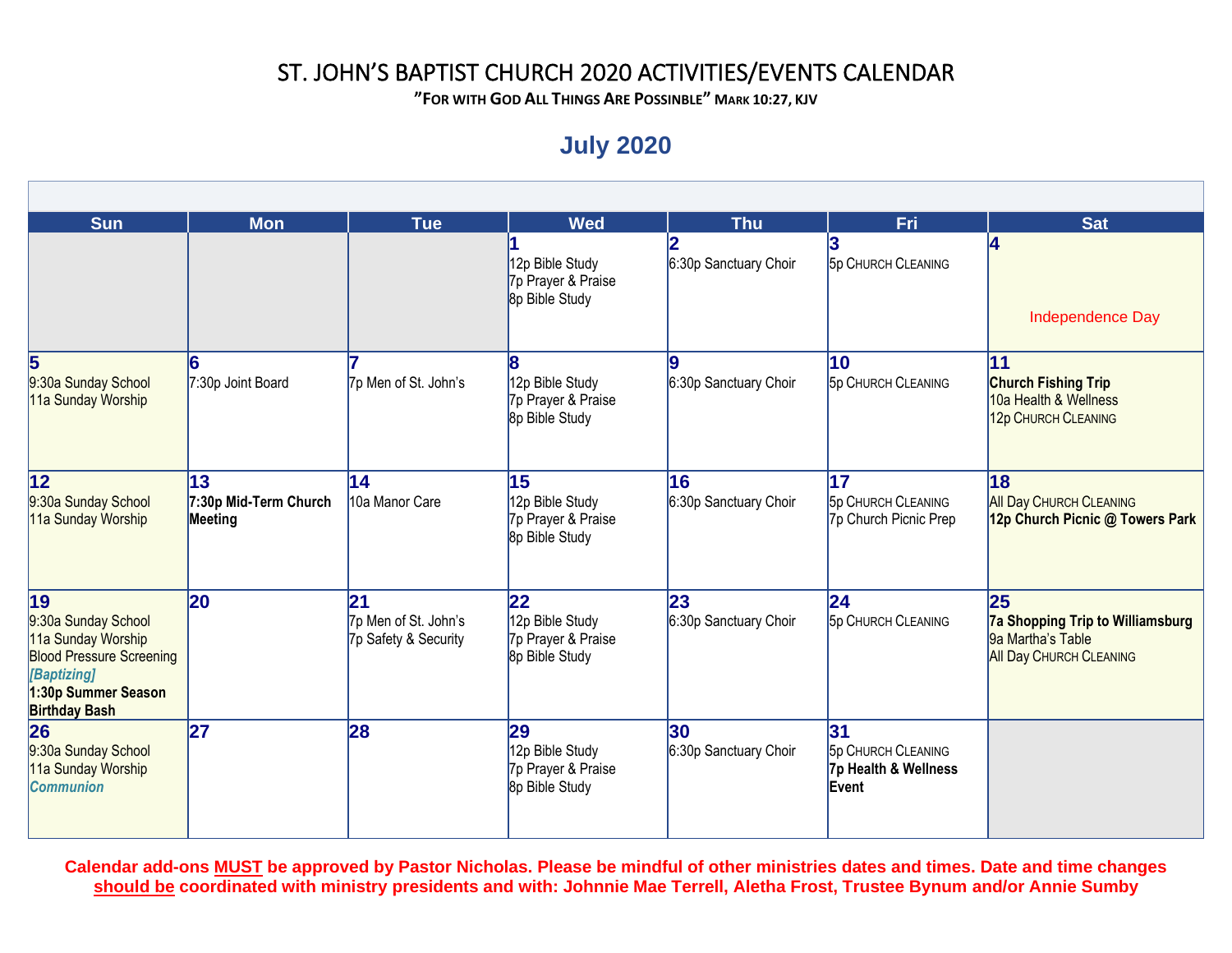**"FOR WITH GOD ALL THINGS ARE POSSINBLE" MARK 10:27, KJV**

# **August 2020**

| <b>Sun</b>                                                                         |    | <b>Mon</b> | <b>Tue</b>           | <b>Wed</b>                                                                                                                       | <b>Thu</b> | Fri<br><b>5p CHURCH CLEANING</b> | <b>Sat</b>                                                                                 |
|------------------------------------------------------------------------------------|----|------------|----------------------|----------------------------------------------------------------------------------------------------------------------------------|------------|----------------------------------|--------------------------------------------------------------------------------------------|
|                                                                                    |    |            |                      | <b>PASTOR NICHOLAS ON VACATION THE MONTH OF AUGUST</b>                                                                           |            |                                  | <b>All Day CHURCH CLEANING</b><br><b>Floor Stripping</b>                                   |
| 2<br>9:30a Sunday School<br>11a Sunday Worship                                     | 3  |            | 4                    | 7p Prayer & Praise<br>Sight & Sound Music Ministry<br>Pastor Nicholas @ Progressive National Baptist Convention - Washington, DC |            | <b>5p CHURCH CLEANING</b>        | 8<br><b>All Day CHURCH CLEANING</b><br><b>Floor Stripping</b>                              |
| Ι9<br>9:30a Sunday School<br>11a Sunday Worship                                    | 10 |            | 11<br>10a Manor Care | 12<br>7p Prayer & Praise<br>Pastor Nicholas @ Lott Carey - Washington, DC                                                        | 13         | 14<br><b>5p CHURCH CLEANING</b>  | 15<br><b>8a Kings Dominion</b><br><b>All Day CHURCH CLEANING</b><br><b>Floor Stripping</b> |
| 16<br>9:30a Sunday School<br>11a Sunday Worship<br><b>Blood Pressure Screening</b> | 17 |            | 18                   | 19<br>7p Prayer & Praise<br>Pastor Nicholas @ Northern Virginia Baptist Association - Gainesville, VA                            | 20         | 21<br><b>5p CHURCH CLEANING</b>  | $\overline{22}$<br><b>All Day CHURCH CLEANING</b><br><b>Floor Stripping</b>                |
| 23<br>9:30a Sunday School<br>11a Sunday Worship<br><b>Communion</b>                | 24 |            | 25                   | 26<br>7p Prayer & Praise                                                                                                         | 27         | 28<br><b>5p CHURCH CLEANING</b>  | 29<br><b>Church Fishing Trip</b><br><b>All Day CHURCH CLEANING</b>                         |
| 30<br>9:30a Sunday School<br>11a Sunday Worship                                    | 31 |            |                      |                                                                                                                                  |            |                                  |                                                                                            |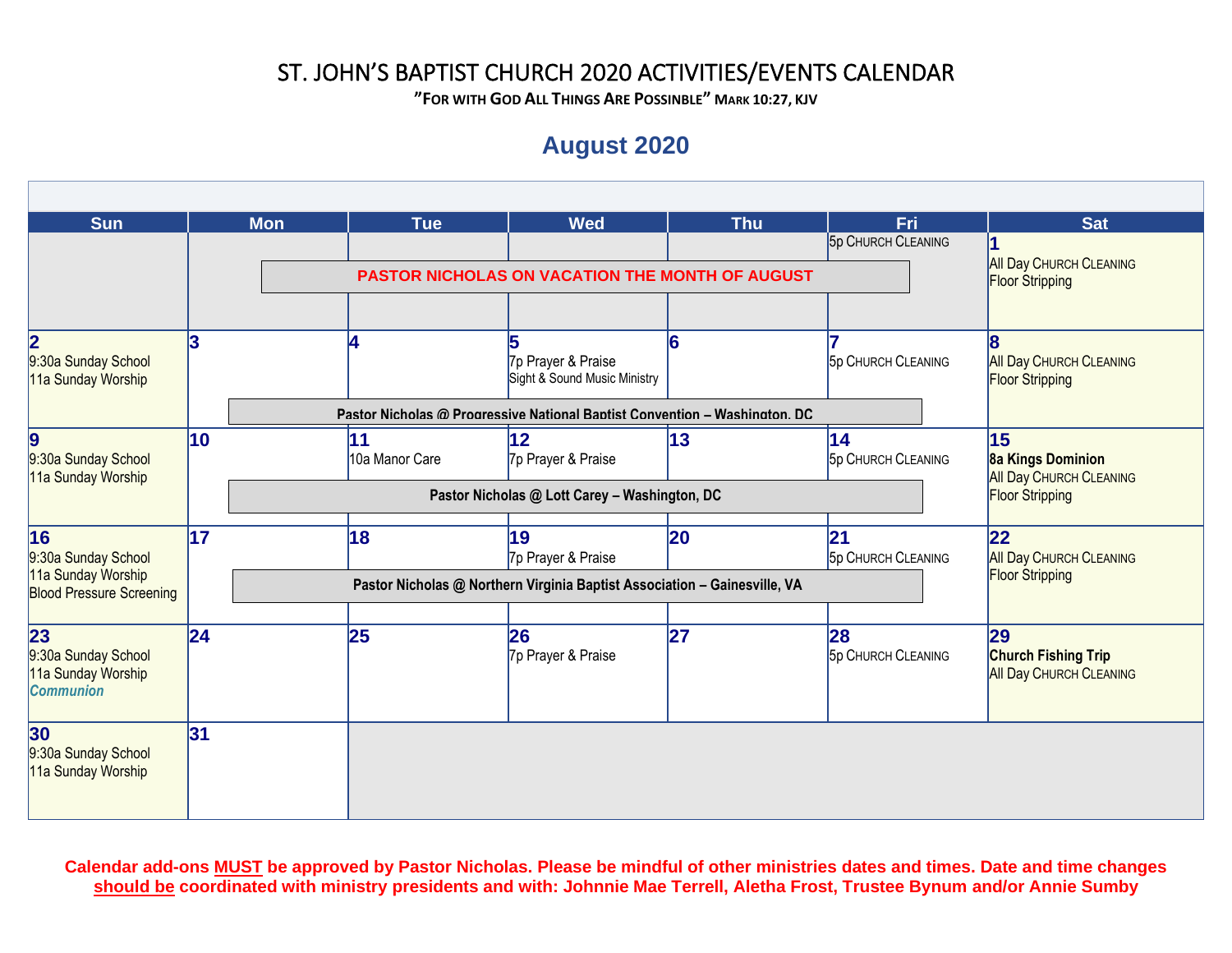**"FOR WITH GOD ALL THINGS ARE POSSINBLE" MARK 10:27, KJV**

# **September 2020**

| <b>Sun</b>                                                                                                                                       | <b>Mon</b>             | <b>Tue</b>                                         | <b>Wed</b>                                                    | <b>Thu</b>                  | Fri                                                              |                                                                                                    |
|--------------------------------------------------------------------------------------------------------------------------------------------------|------------------------|----------------------------------------------------|---------------------------------------------------------------|-----------------------------|------------------------------------------------------------------|----------------------------------------------------------------------------------------------------|
|                                                                                                                                                  |                        | 7p Men of St. John's                               | 12p Bible Study<br>7p Prayer & Praise<br>8p Bible Study       | 6:30p Sanctuary Choir       | <b>5p CHURCH CLEANING</b>                                        | 8:30a Back-to-School Prayer<br><b>Breakfast</b><br>10a CHURCH CLEANING<br>11a Youth & Young Adults |
| 6<br>9:30a Sunday School<br>11a Sunday Worship                                                                                                   | 17<br><b>Labor Day</b> | 10a Manor Care                                     | 12p Bible Study<br>7p Prayer & Praise<br>8p Bible Study       | 10<br>6:30p Sanctuary Choir | 11<br><b>5p CHURCH CLEANING</b>                                  | $ 12\rangle$<br>10a Youth Choir<br>1p CHURCH CLEANING                                              |
| 13 <br>9:30a Sunday School<br>11a Sunday Worship<br><b>Grandparents Day</b><br><b>Recognition</b><br>3p Deaconess Day<br><b>Grandparents Day</b> | 14                     | 15<br>7p Men of St. John's<br>7p Safety & Security | 16<br>12p Bible Study<br>7p Prayer & Praise<br>8p Bible Study | 17<br>6:30p Sanctuary Choir | 18<br><b>5p CHURCH CLEANING</b><br>6:30p Sisterhood              | 19<br>11a CHURCH CLEANING<br>11-3p Community Outreach Day                                          |
| 20<br>9:30a Sunday School<br>11a Sunday Worship<br><b>Blood Pressure Screening</b><br>[Baptizing]                                                | 21                     | 22 Fall begins                                     | 23<br>12p Bible Study<br>7p Prayer & Praise<br>8p Bible Study | 24<br>6:30p Sanctuary Choir | 25<br><b>5p CHURCH CLEANING</b><br>7p Health & Wellness<br>Event | 26<br>9a Martha's Table<br>1p CHURCH CLEANING                                                      |
| 27<br>9:30a Sunday School<br>11a Sunday Worship<br><b>Communion</b>                                                                              | 28                     | $\mathbf{29}$                                      | 30<br>12p Bible Study<br>7p Prayer & Praise<br>8p Bible Study |                             |                                                                  |                                                                                                    |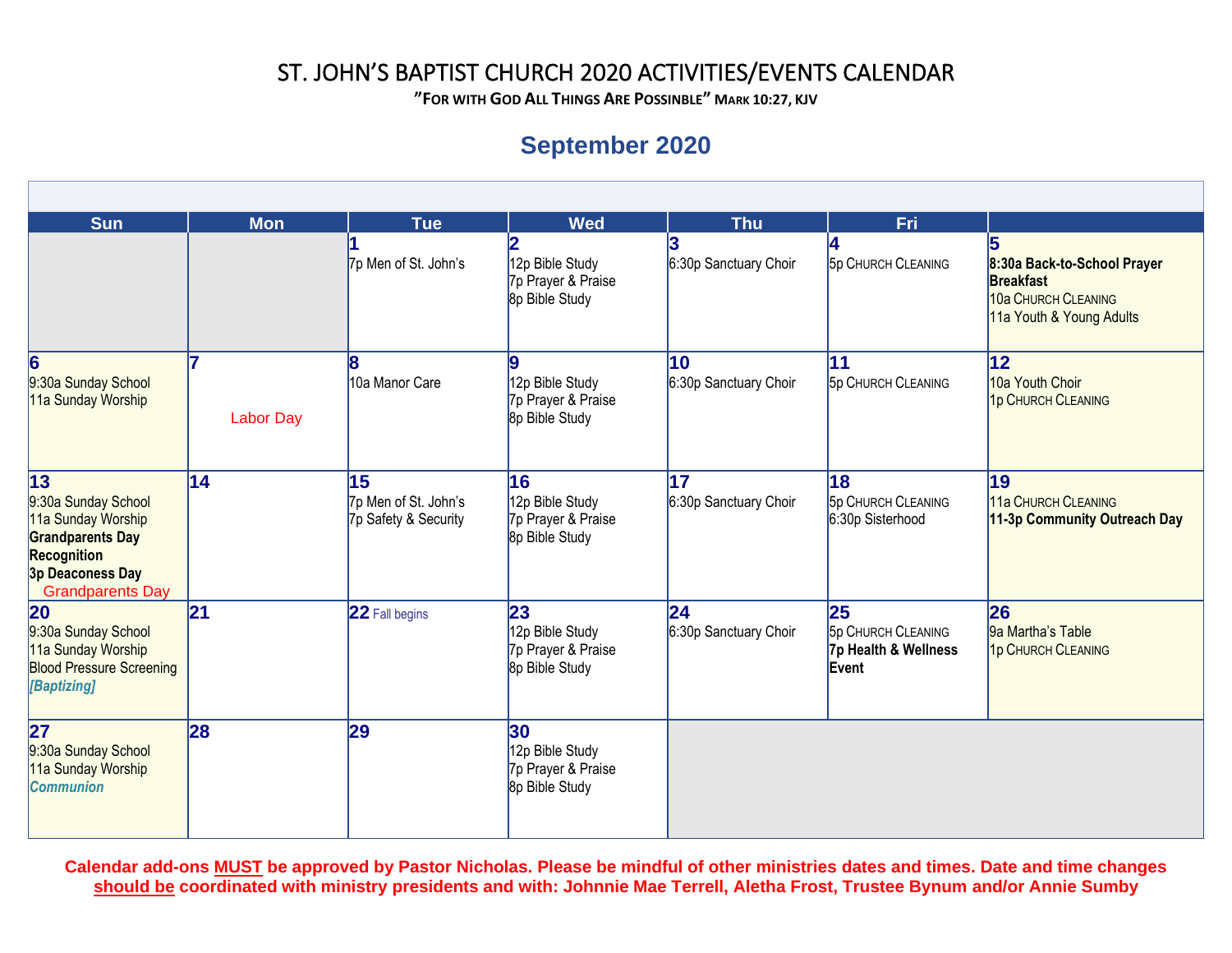**"FOR WITH GOD ALL THINGS ARE POSSINBLE" MARK 10:27, KJV**

### **October 2020**

| <b>Sun</b>                                                                                                                                               | <b>Mon</b>                  | Tue                        | <b>Wed</b>                                                    | <b>Thu</b>                  | Fri                                       | <b>Sat</b>                                                                                                                                                         |
|----------------------------------------------------------------------------------------------------------------------------------------------------------|-----------------------------|----------------------------|---------------------------------------------------------------|-----------------------------|-------------------------------------------|--------------------------------------------------------------------------------------------------------------------------------------------------------------------|
|                                                                                                                                                          |                             |                            |                                                               | 6:30p Sanctuary Choir       | <b>5p CHURCH CLEANING</b>                 | 9a Deacon/Deaconess<br>11a Youth & Young Adults<br>12p Christmas Program Rehearsal<br>1p CHURCH CLEANING                                                           |
| 4<br>9:30a Sunday School<br>11a Sunday Worship<br><b>Health &amp; Wellness</b><br><b>Sunday</b>                                                          | 5<br>4:30-7:30p Tutoring    | 7p Men of St. John's       | 12p Bible Study<br>7p Prayer & Praise<br>8p Bible Study       | 6:30p Sanctuary Choir       | <b>5p CHURCH CLEANING</b>                 | 10<br>10a Youth Choir<br>10a Health & Wellness<br>11-1p WBTS Class<br>1p CHURCH CLEANING                                                                           |
| 11<br>9:30a Sunday School<br>11a Sunday Worship<br><b>Evangelism Sunday</b>                                                                              | 12<br><b>Columbus Day</b>   | 13<br>10a Manor Care       | 14<br>12p Bible Study<br>7p Prayer & Praise<br>8p Bible Study | 15<br>6:30p Sanctuary Choir | 16<br><b>5p CHURCH CLEANING</b>           | 17 10a Evangelistic Ministry<br>10a Youth Choir<br>10a Quilting, Knitting & Crocheting<br>11a Brotherhood<br>12p Christmas Program Rehearsal<br>1p CHURCH CLEANING |
| 18<br>9:30a Sunday School<br>11a Sunday Worship<br>3p 117th Church & 45th<br><b>Pastor Anniversary</b><br><b>Blood Pressure Screening</b><br>[Baptizing] | 19<br>$4:30-7:30p$ Tutoring | 20<br>7p Men of St. John's | 21<br>12p Bible Study<br>7p Prayer & Praise<br>8p Bible Study | 22<br>6:30p Sanctuary Choir | $ 23\rangle$<br><b>5p CHURCH CLEANING</b> | 24<br>9a Martha's Table<br>9a Usher's Meeting<br>10a CHURCH CLEANING<br>11-1p WBTS Class                                                                           |
| 25<br>9:30a Sunday School<br>11a Sunday Worship<br><b>Thanksgiving Sharing</b><br><b>Begins</b><br><b>Communion</b>                                      | 26<br>$4:30-7:30p$ Tutoring | 27                         | 28<br>12p Bible Study<br>7p Prayer & Praise<br>8p Bible Study | 29<br>6:30p Sanctuary Choir | 30<br><b>5p CHURCH CLEANING</b>           | 31<br><b>ALL DAY CHURCH CLEANING</b>                                                                                                                               |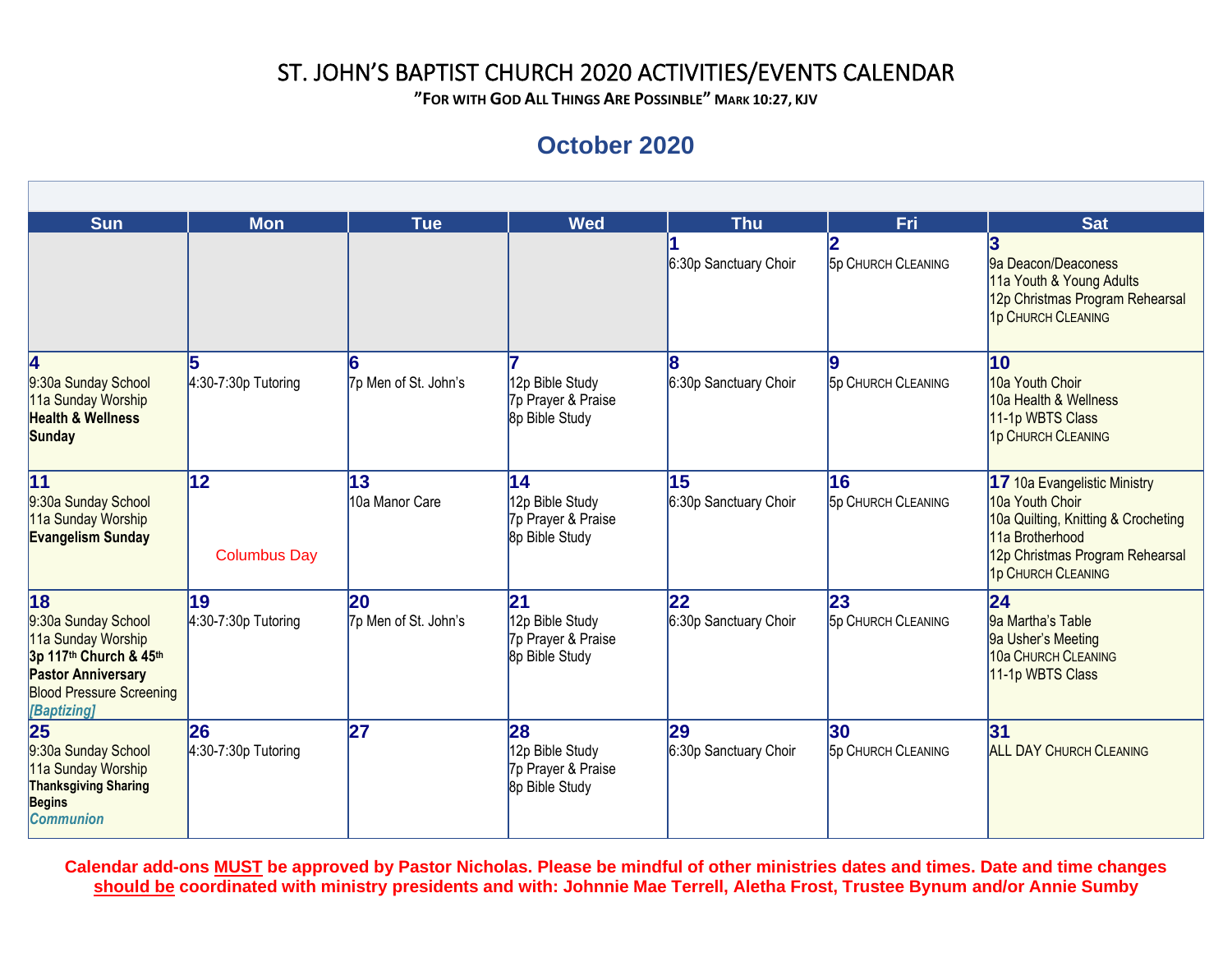**"FOR WITH GOD ALL THINGS ARE POSSINBLE" MARK 10:27, KJV**

### **November 2020**

| <b>Sun</b>                                                                                        | <b>Mon</b>                                                       | <b>Tue</b>                                         | <b>Wed</b>                                                                           | <b>Thu</b>                  | Fri                                                 | <b>Sat</b>                                                                                                                                                         |
|---------------------------------------------------------------------------------------------------|------------------------------------------------------------------|----------------------------------------------------|--------------------------------------------------------------------------------------|-----------------------------|-----------------------------------------------------|--------------------------------------------------------------------------------------------------------------------------------------------------------------------|
| 9:30a Sunday School<br>11a Sunday Worship<br>Daylight Saving Time Ends                            | $4:30-7:30p$ Tutoring<br>7:30p Budget Committee<br>Meeting       | <b>3</b> Election Day<br>7p Men of St. John's      | 12p Bible Study<br>7p Prayer & Praise<br>8p Bible Study                              | 6:30p Sanctuary Choir       | <b>5p CHURCH CLEANING</b>                           | 9a Leadership Meeting<br>11a Youth & Young Adults<br>12p Christmas Program Rehearsal<br>1p CHURCH CLEANING                                                         |
| 8<br>9:30a Sunday School<br>11a Sunday Worship<br><b>Veterans Day Recognition</b>                 | $4:30-7:30p$ Tutoring                                            | 10<br>10a Manor Care                               | 11<br>12p Bible Study<br>7p Prayer & Praise<br>8p Bible Study<br><b>Veterans Day</b> | 12<br>6:30p Sanctuary Choir | 13<br><b>5p CHURCH CLEANING</b><br>6:30p Sisterhood | $\overline{14}$<br>10a Health & Wellness<br>10a Youth Choir<br>11-1p WBTS Class<br>1p CHURCH CLEANING                                                              |
| 15<br>9:30a Sunday School<br>11a Sunday Worship<br><b>Blood Pressure Screening</b><br>[Baptizing] | 16<br>$4:30-7:30p$ Tutoring<br>7:30p Budget Committee<br>Meeting | 17<br>7p Men of St. John's<br>7p Safety & Security | 18<br>12p Bible Study<br>7p Prayer & Praise<br>8p Bible Study                        | 19<br>6:30p Sanctuary Choir | 20<br><b>5p CHURCH CLEANING</b>                     | 21 10a Evangelistic Ministry<br>10a Youth Choir<br>10a Quilting, Knitting & Crocheting<br>11a Brotherhood<br>12p Christmas Program Rehearsal<br>1p CHURCH CLEANING |
| 22<br>9:30a Sunday School<br>11a Sunday Worship<br><b>Communion</b>                               | 23<br>$4:30-7:30p$ Tutoring<br>7:30p Joint Board Meeting         | 24                                                 | 25<br>7:30p Thanksgiving Eve<br>Service                                              | 26<br>Thanksgiving          | 27<br>1p Movie Matinee<br><b>5p CHURCH CLEANING</b> | 28<br><b>All Day CHURCH CLEANING</b>                                                                                                                               |
| 29<br>9:30a Sunday School<br>11a Sunday Worship<br>3p Manor Care                                  | 30<br>$4:30-7:30p$ Tutoring                                      |                                                    |                                                                                      |                             |                                                     |                                                                                                                                                                    |